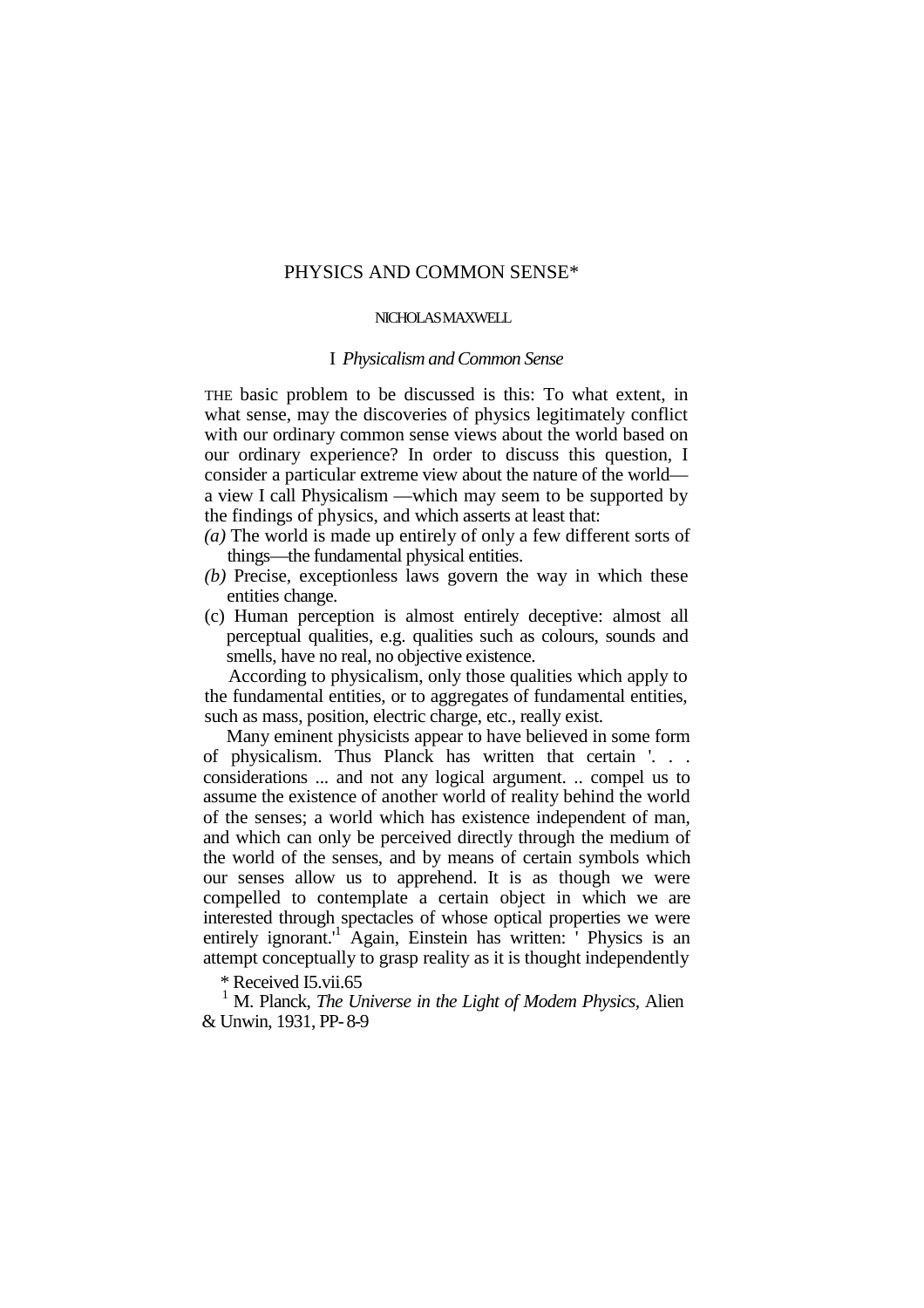of its being observed. In this sense one speaks of "physical reality"<sup>1</sup>, and: 'The belief in an external world independent of the perceiving subject is the basis of all natural science. Since however, sense perception only gives information of this external world or of "physical reality" indirectly, we can only grasp the latter by speculative means. $^2$ 

The findings of physics do not of course oblige us to adopt some version of physicalism. We may argue that scientific investigation involves an extension, elaboration and refinement of common sense, of our ordinary experience, and therefore that scientific discoveries cannot contradict in any fundamental way the tenets of common sense that are based on ordinary experience. According to this second view—which I call the ' common sense' theory—scientific discoveries can only undermine those of our ordinary views about the world that are based on inadequate or distorted observation.

Thus scientists may find some means to extend the range of our experience, to that which is very distant perhaps, or very small, or to that which occurred long ago. As a result of obtaining this new, direct or indirect, observational evidence, the scientist is in a position to correct previous assumptions made about the nature of that part of the universe in question.

Again, it is the physicist's fundamental aim to discover, in so far as this is possible, those very general regularities between phenomena to which there are no exceptions; to discover, in other words, the ' laws of nature '. On the whole physicists have been extraordinarily successful in this search. But from our immediate, uninformed experience it is not at all obvious that the nature of the world is such as to be amenable to this kind of investigation. Thus from ordinary human experience, not altogether unreasonable conclusions may be reached about the nature of things in the world, which may seem to be rendered highly implausible by the subsequent apparent discovery of universal laws of nature—by the discovery that it is possible to formulate laws which *(a)* are not refuted by experience (perhaps within certain limits) and *(b)* make accurate predictions possible.

But none of this implies that there is anything inadequate or distorted about our observation of the familiar ' furniture of the earth '. Thus, according to this second view, as long as we are not mad, drugged, blind, deaf or dreaming, our ordinary experience provides us with knowledge about the visual, auditory, tactile, etc., properties of

1 P. Schilpp (ed.), *Albert Einstein: Philosopher-Scientist,* Tudor, New York, 1957, p. 81

<sup>2</sup> A. Einstein, *The World as I see It*, Bodley Head, 1935,pp. 156-157.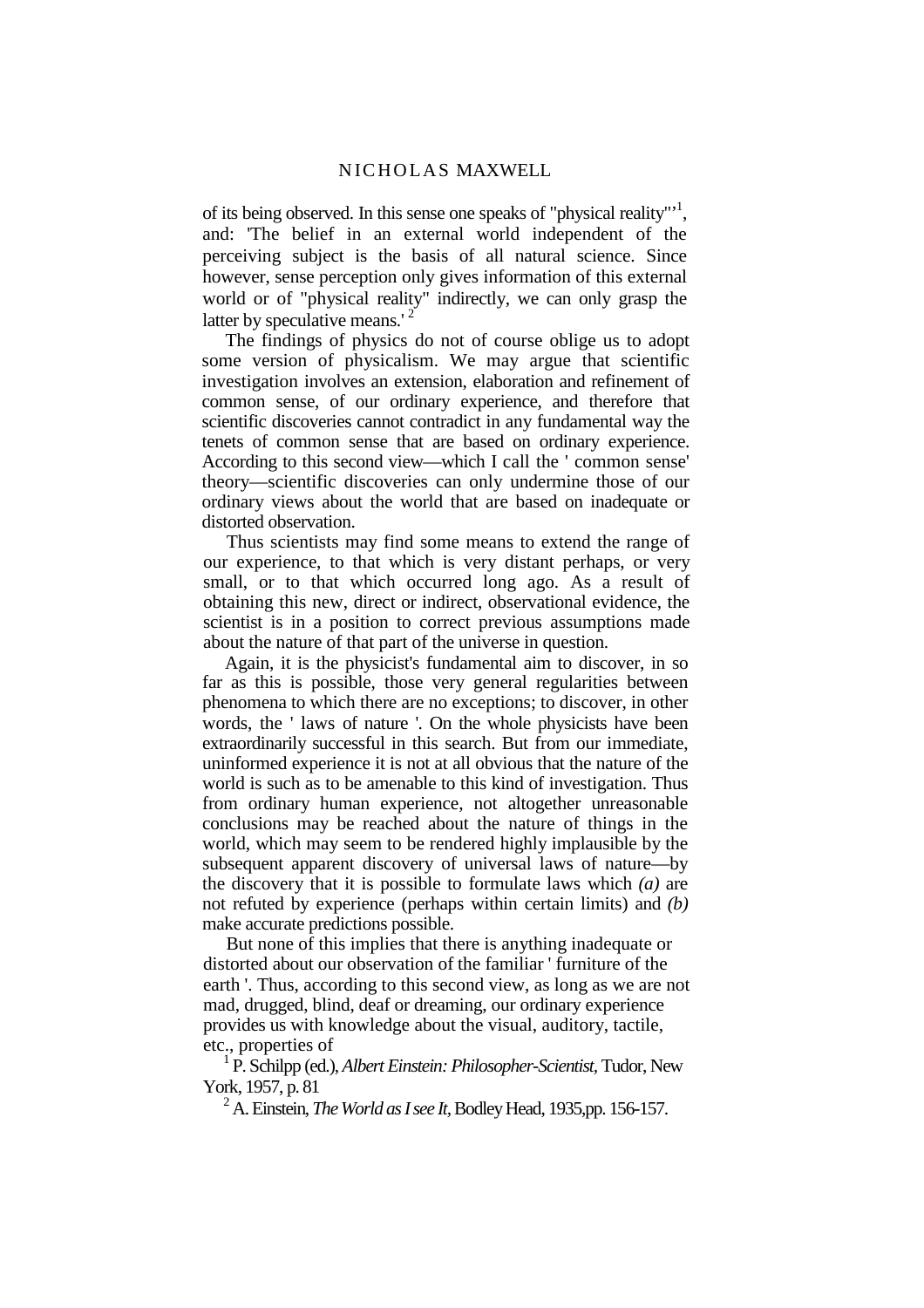the things on this earth which no legitimate scientific theory could ever refute. Roses really are red, dogs really do growl, etc.

These two theories, the 'common sense' theory and physicalism, have of course been formulated with no very great precision. Any number of different versions of each theory may be developed. Enough has been said however, I hope, to make quite clear the following crucial point: we have here two very different theories about the nature of the world, for either of which the claim may be made that it is scientific, that it is supported by science, and takes into account possible future scientific discoveries.

I wish to stress that these are theories about the nature of the world, theories about things, and not primarily theories about the nature of science or the theories of physics (although each theory may, incidentally as it were, imply different things about the nature of science). Thus, according to physicalism, the world is made up solely of a few different kinds of fundamental physical entities, nothing really being coloured, etc.; according to the ' common sense ' theory, the world is at least made up of all the different kinds of things that we ordinarily experience, many of which really are coloured, etc.

We have here surely an extraordinary state of affairs. Physics appears to be a particularly precise discipline; most physicists at any one time seem to agree as to which theories are acceptable, which unacceptable. Yet we have just seen that wholly divergent views may be held about what physics can tell us about the nature of the world.

The reason for this, briefly, is that precisely what we consider physics can tell us about the nature of the world depends to a considerable extent on the kind of interpretation we think can legitimately be given to the mathematical formalism of a physical theory. And on this point there is no general agreement. Let us suppose a wholly successful, all-embracing, fundamental physical theory has been found which suits ideally the physicalist's purposes. We may suppose that this 'ideal' theory is such that given any isolated system, and given the so-called 'initial conditions' corresponding to some state of that system, then the theory will in principle enable us to predict all subsequent states of the system. Further we may suppose that the theory at least ostensibly postulates the existence of just a few different kinds of fundamental entities.

The physicalist would interpret such a physical theory in the following manner. Given any isolated system, in order to describe what really exists at any instant we require (a) the fundamental theory, which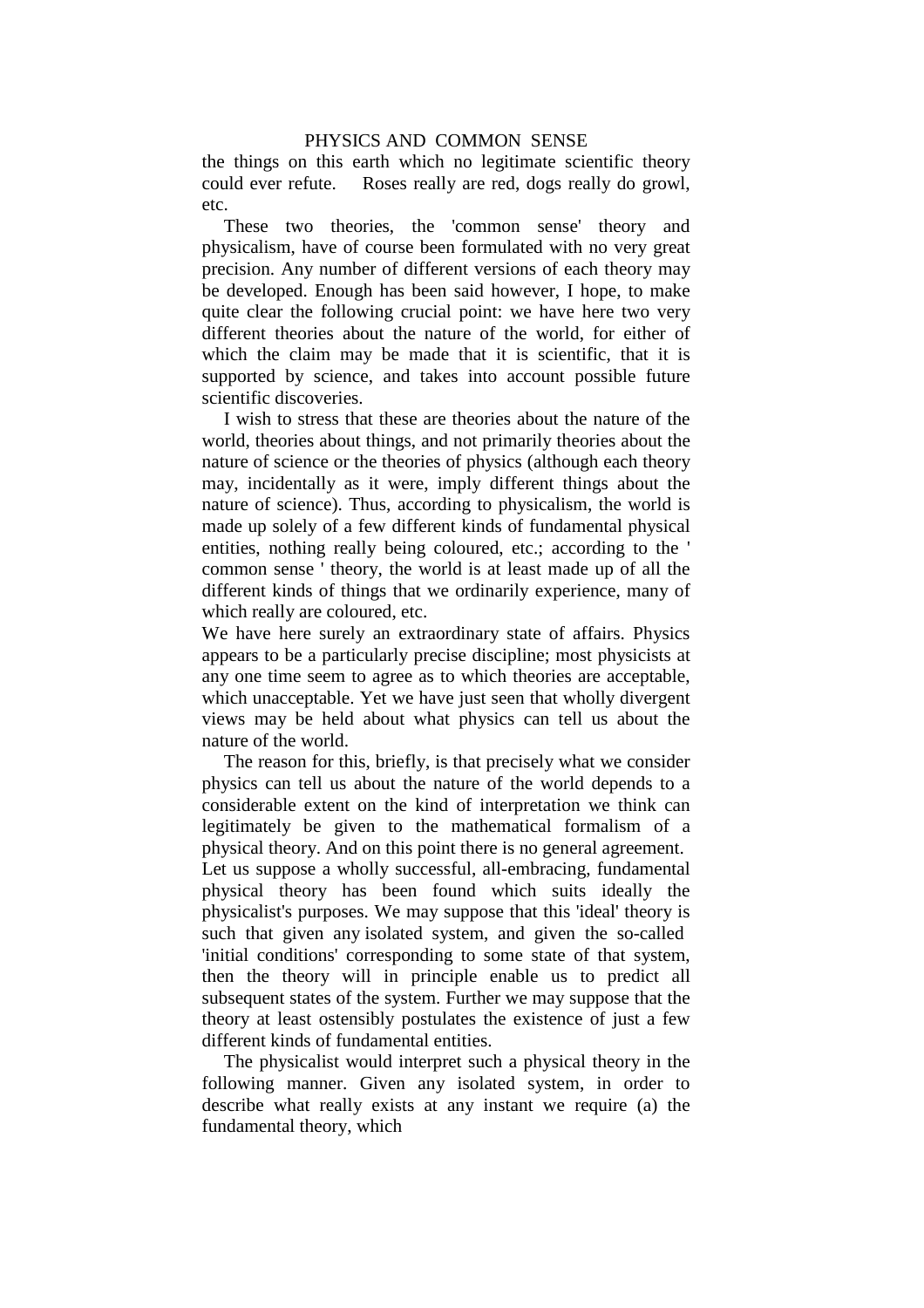states in general terms what kind of things the fundamental entities are, *(b)* the initial conditions, which specify the precise values at the moment in question of such variable attributes of the fundamental entities as position, momentum. According to the physicalist, a description of what really exists at a given moment is only *complete* if it enables us to deduce descriptions of subsequent states of the system. By hypothesis, the above ' ideal' theory does provide such a ' complete ' description.

The physical theory might however be given a quite different, non-physicalist interpretation. Briefly, it might be argued that the theory would not *really* postulate the existence of fundamental entities. The theory would *really* only describe a *model,* a conceptual tool invented by the physicist solely in order to facilitate the prediction of observations. Thus the fact a successful physical theory apparently postulates and describes fundamental physical entities in no way implies that such entities *really* exist.<sup>1</sup>

Defending such different interpretations to one and the same mathematical formalism clearly amounts to defending different theories about the nature of the world. The question arises: Does a successful mathematical formalism, given a physicalist interpretation, constitute a possible theory of physics, as opposed perhaps to a theory of metaphysics?

I accept here without argument Popper's solution to the problem of demarcation between physics and metaphysics: a theory, in order to belong to physics, must at least be experimentally falsifiable.<sup>2</sup>

From this requirement it follows that the kind of interpretation of the mathematical formalism of a physical theory, demanded by physicalism, which we may call 'tentative realism', is legitimate. In practice of course no isolated system can be observed; but experiments can nonetheless be devised to test deductive consequences of theories intended to apply to isolated systems.

It should be noted that even if one day the kind of ideal fundamental physical theory described above is found, the physicalist will still never know with certainty that entities precisely like those described by the theory do really exist, since it will never be possible to know

<sup>1</sup> Variants of this view have been defended by Berkeley, Mach, Poincaré, Bridgman, Heisenberg, Bohr, and by the logical positivists. For an exposition and criticism of this view, under the heading Instrumentalism', see K. Popper, 'Three Views concerning Human Knowledge', in *Conjectures and Refutations,* Routledge and Kegan Paul, London, 1963. <sup>2</sup> K. Popper, *The Logic of Scientific Discovery,*Hutchinson, London,

1959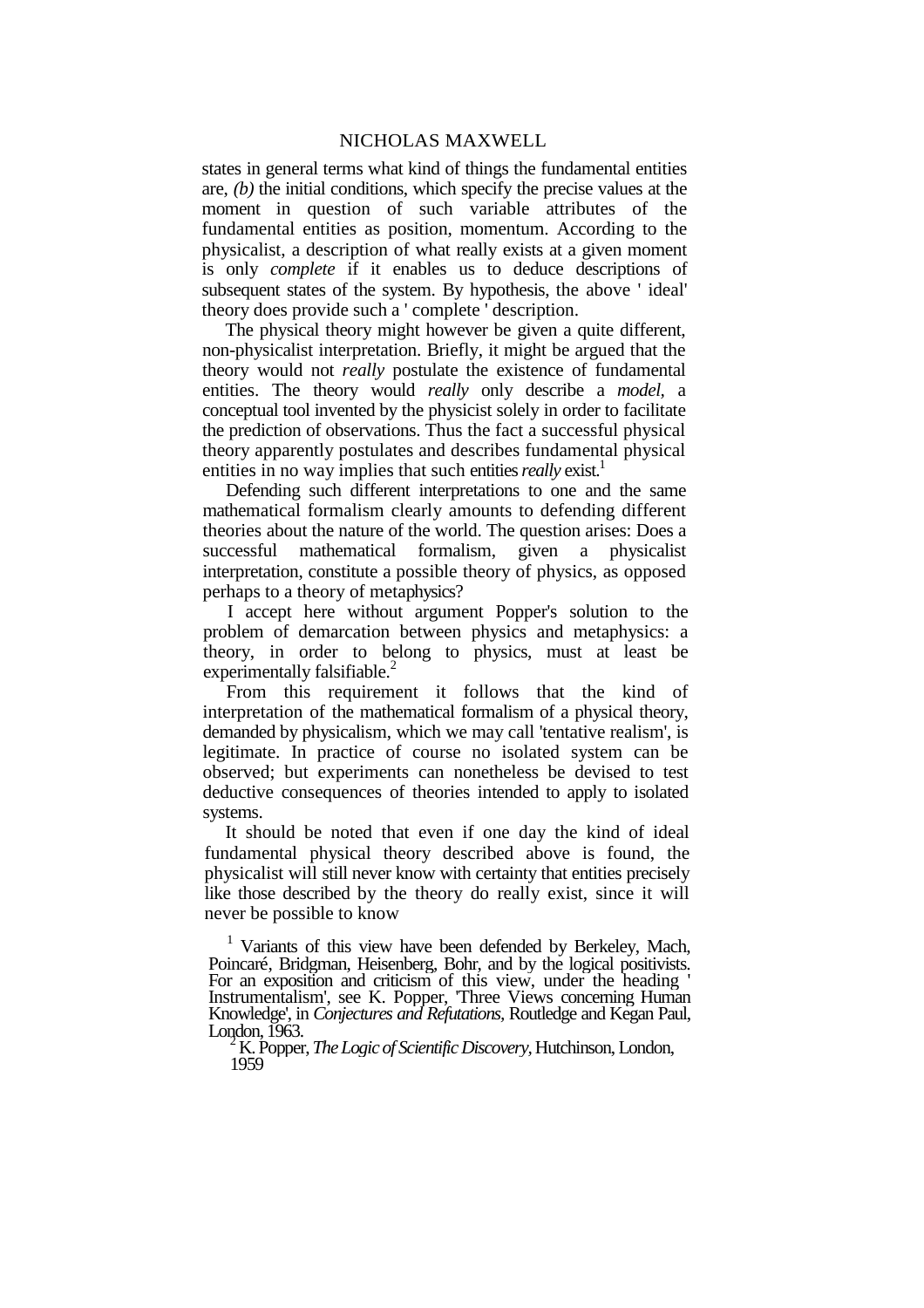with certainty that the theory is true. Nonetheless the theory *might* be completely true, and hence entities precisely like those postulated by the theory *might* really exist. The fact that the theory must be open to experimental refutation ensures that it is meaningful to call the theory false, which in turn ensures surely that it must be at least *meaningful* to call the theory *true.*

In giving a tentative realist interpretation to physical theories we are not obliged to assert that entities postulated by *all* acceptable physical theories really exist. Suppose a theory, by postulating certain entities, is able to make accurate predictions within certain conditions or limits, but outside these, goes wildly astray, and is, in other words, refuted. Clearly, in this case, not all of the entities postulated by the theory really exist. Nonetheless the theory might be retained, perhaps because it is the only theory available, or perhaps because of its relative simplicity.

The kind of tentative realist interpretation of physical theories indicated here is often opposed by a view which combines a non-realist interpretation of theories that apply to the so-called micro-level, with a realist interpretation of theories that apply to the macro-level. Such a view is prompted partly by the belief that scientific theories must be observationally verifiable (the kind of belief that is presupposed by Hume's polemic against causation as ' necessary connections' between events), partly by the fact that such a view enables one to sidestep the apparent wave/particle paradoxes of micro-phenomena. Unfortunately there is insufficient space for a discussion of such matters here.<sup>1</sup>

The view that physicalism might conceivably formulatable as a physical theory raises the problem: Why would not such a theory be refuted immediately by our ordinary experiences? Is not the theory that the world is in reality colourless, soundless, odourless, etc., refuted by the fact that we do see colours, hear sounds, smell smells?

I wish to argue that physicalism is only a defensible theory if interpreted in such a way that it does *not* imply that there are no colours, etc., in the world. The problem here is to interpret physicalism in such a way that it does not contradict an acceptable version of the ' common

<sup>1</sup> For a criticism of the principle of complementarity (and thus of phenomenalist interpretation of quantum mechanics) see: M. Bunge, ' Strife about Complementarity ', this *journal 6,* 21; for a suggestion of how apparent wave/particle paradoxes of micro-phenomena may be resolved see A. Landé, 'Why do Quantum Theorists ignore the Quantum Theory? ' *this Journal,* 15, 60.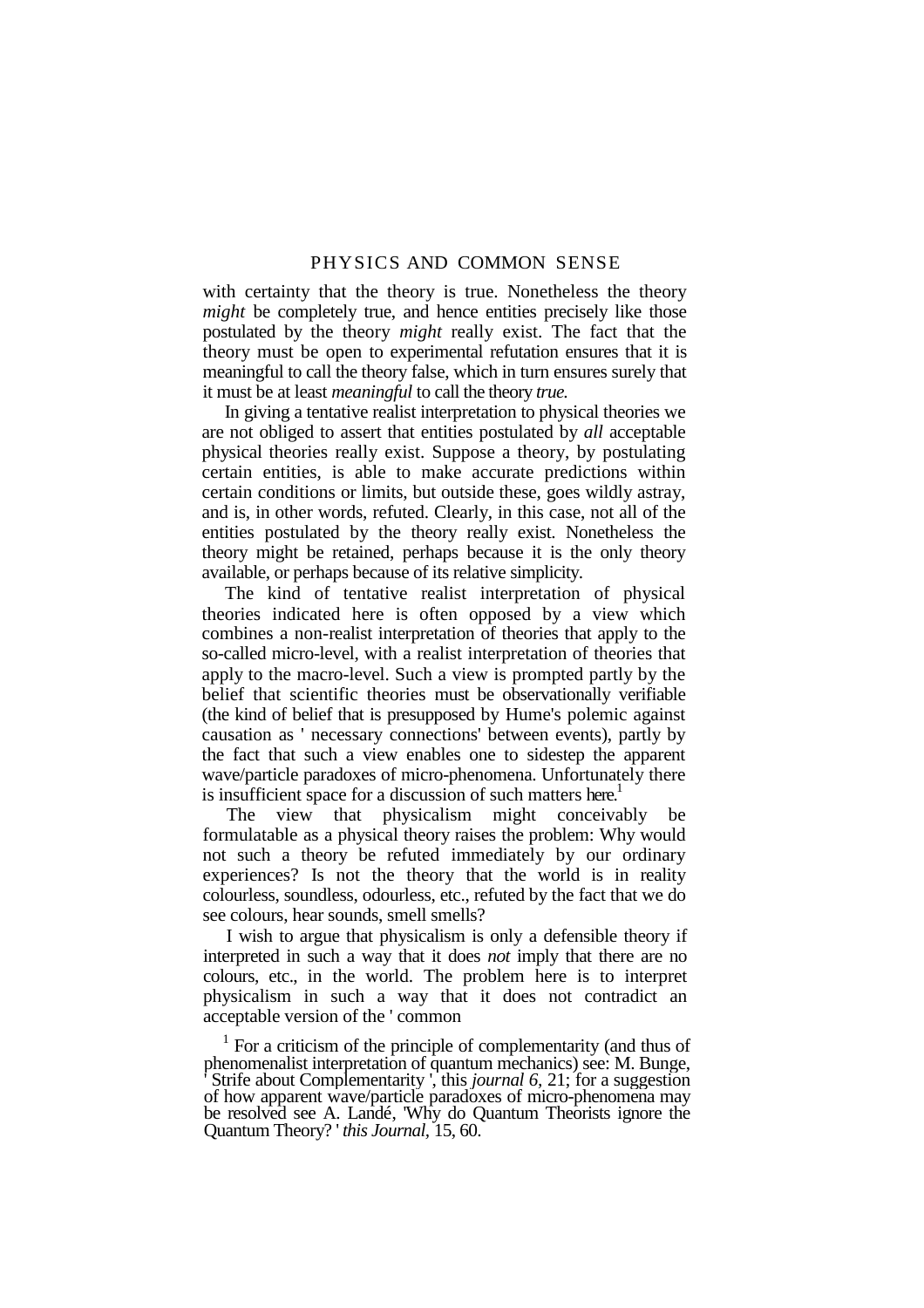sense' theory. But before indicating how the ' common sense' theory and physicalism may be reconciled, I wish to discuss two versions of physicalism that reject outright the ' common sense ' theory.

The thoroughgoing physicalist clearly requires a theory of perception which explains why our ordinary experience does not refute physicalism. From Popper's demarcation requirement, it follows that if physicalism is to be formulatable as a physical theory, then from the theory, and a description of the constitution of the hum an brain and sense organs, it must be possible to deduce a theory of perception which: t. Explains why most of our experience is delusive. 2. Indicates precisely what aspect of our experience is *not* delusive, so that predictions of the physicalist theory may be tested experimentally.

#### 2 *Two Physicalist Theories Rejected*

The two physicalist theories of perception I wish to discuss are *(a)* dualism, *(b)* the discriminatory response/brain process theory, defended recently by Professor Smart.<sup>1</sup>

For the purposes of this discussion I shall call those qualities which, according to physicalism do really, objectively exist. *physicalist,* and those perceptual qualities which, according to physicalism, do not really, objectively exist, *phenomenal.* This leaves open the possibility that some, but clearly not all, physicalist qualities, such as for example shape, may also be perceptual.

*(a) Dualism.* This doctrine accounts for the alleged deceptiveness of human perception as follows. We know that if I perceive, let us say, a red rose, then a causal sequence of events takes place between the surface of the rose and my brain via my eyes and optic nerve. According to the dualist, it follows from this that my visual sensation of the rose must be an entity caused by, or in some way associated with, some event in my brain, but nonetheless distinct from any event in my brain, and open only to my own inspection. Hence, in perceiving the rose, I really only perceive my visual sensation of the rose. I can therefore have no reason to believe that the perceptual quality, redness, applies to the physical object I have called a rose: redness is a quality that can apply only to visual sensations that occur in the mind. Of course in practice if a physical object causes us to have the visual sensation of redness, then we will tend to call that physical object' red '; but strictly it must always be *false* to ascribe a perceptual quality to a physical

1 J. J. C. Smart, *Philosophy and Scientific Realism,* Routledge & Kegan Paul, London, 1963, Chaps. 4, 5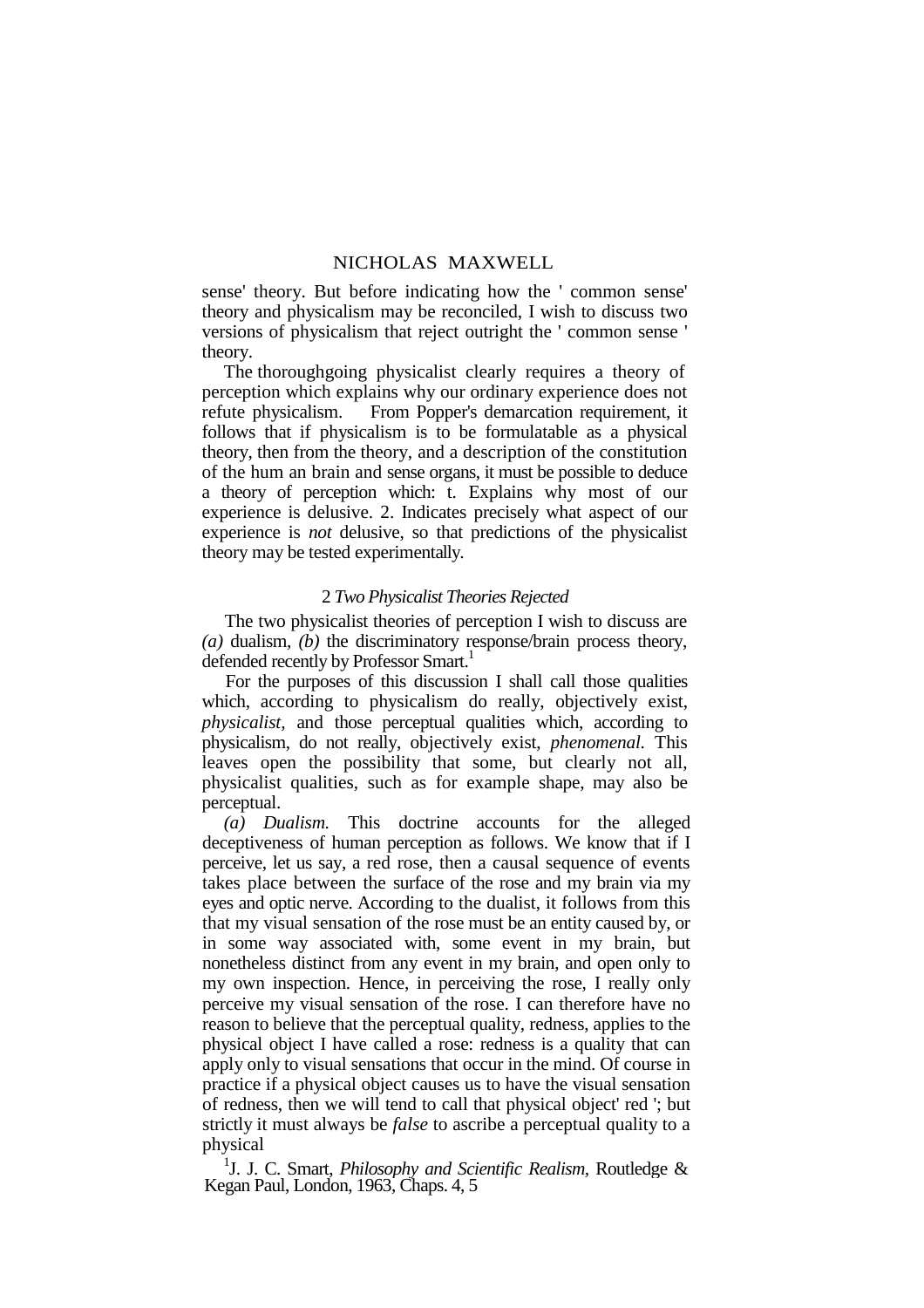object. In general, physicalist qualities apply only to physical objects, perceptual qualities only to sensations or sense impressions, which exist exclusively in our minds. Dualism thus involves a serious addition to physicalism, since according to dualism the world is made up of the two entirely different sorts of things: (i) fundamental physical entities, (ii) sense impressions, or, more generally, ideas. Ideas exist only in dimensionless' bubbles', called ' minds ', which are associated in some strange way with certain clusters of fundamental physical entities called ' brains '.

Such a dualist theory of perception does provide an explanation of how human perception might be deceptive, of how things might not really be as they seem. It is a mistake, however, to suppose that dualism can be derived from the existence of the causal sequence of events involved in any perception. We may stipulate that a necessary condition for perceiving an object is that a certain kind of causal sequence of events should take place between the object and the brain via the eyes and optic nerve. The visual sensation (as opposed to the perception) we may define as the last event in the above sequence, leaving open the question of whether this is a brain process or some peculiarly ' mental' occurrence. From such an explication of' perception ' it follows that far from *only* being able to perceive our own visual sensations, in practice we *never* perceive our visual sensations.

A more serious objection to dualism as a physicalist theory of perception is however that it does not meet the second of the above two requirements for such a theory. According to dualism, we can have no reason to believe that any experience is nondelusive, if our experience is interpreted as providing information about the physical world. This is because, according to dualism, we can *only* perceive our own sensations, it being impossible to perceive any physical object.<sup>1</sup> In other words, the assumption that dualism is true implies that there can be no evidence in favour of the theory. (More precisely, dualism implies that no singular existential proposition about the physical world can be verified, and hence that no physicalist theory can be experimentally refutable.)

*(b) The Discriminatory Response/Brain Process* theory of Professor Smart. Briefly, Smart's thesis is that phenomenal qualities must be understood not as intrinsic, unanalysable, objective properties of things,

1 This, basically, is the point behind Berkeley's polemic against Lockean substance, see ' Three Dialogues' in G. Berkeley, *A New Theory of Vision and other writings,* Everyman, London, 1910.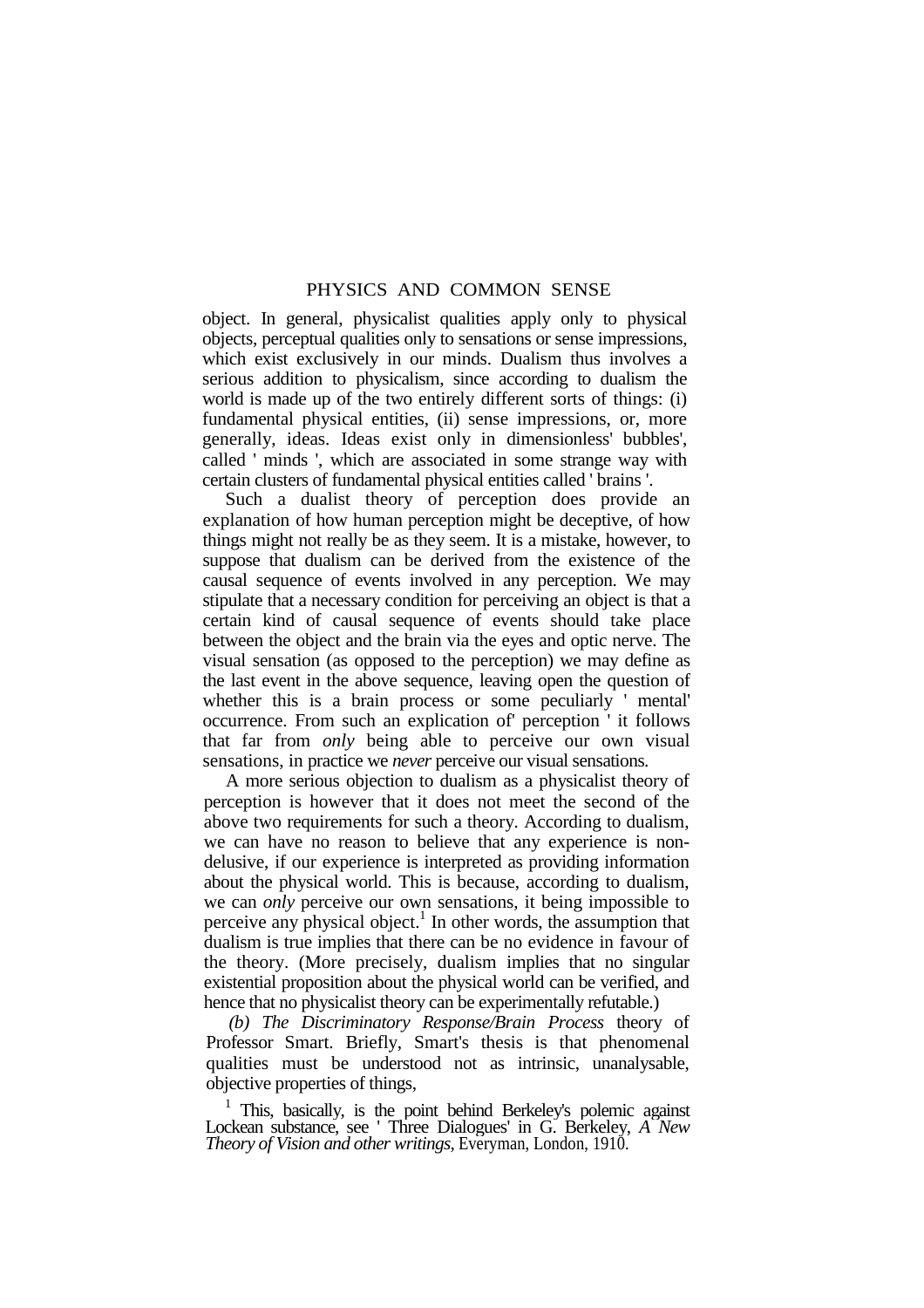but in terms of the discriminatory responses of human beings. Colour, for example, is to be analysed in the following manner. First we explicate the phrase ' discriminate with respect to colour ' without introducing colour as an undefined primitive. A person discriminates between objects with respect *to colour if* the discrimination can be made when the objects are illuminated with daylight but cannot be made when the objects are illuminated with monochromatic light. A normal human percipient with respect to colour is then defined as a person who is able to make all the colour discriminations that anyone else can make. We then define objects of the same colour as objects which a normal human percipient would not be able to discriminate between with respect to colour. Thus Smart declares: 'We might say at a first shot, that 'this is red' means roughly that a normal human percipient would not easily pick this thing out of a heap of geranium petals, though he would easily pick it out of a heap of lettuce leaves.<sup>1</sup>

Smart acknowledges that this account of colour has one slight flaw: we can imagine that colours of all objects undergo a systematic change, so that for example lettuce leaves become red, geranium petals green. According to the above account, this radical change would not be detectable, since human beings would continue to make colour discriminations just as before. In order to meet this difficulty, Smart admits that we must take into account the inner experiences that accompany discriminatory responses. But this does not involve admitting that unanalysable mental or psychic entities exist, since these inner experiences are, according to Smart, nothing more than complicated neurophysiological events.

This last point—which we may call, following Smart, the ' brain process theory of inner experiences'—does not, I think, represent a weak point in Smart's position. The theory is based on the argument that in having an inner experience I am presented with no evidence for the existence of entities over and above brain processes, in the sense required by dualism. Thus, if I experience, for example, the visual sensation of a red patch, then I have undeniable evidence only that something exists which, in some unknown respect, resembles that which exists when I perceive a red patch. Hence all available evidence supports the hypothesis that the ' something ' in question is a particular brain process. This does not imply however that' brain process' and ' inner experience ' have the same meaning.

<sup>1</sup>J. J. C. Smart, op. cit., p. 79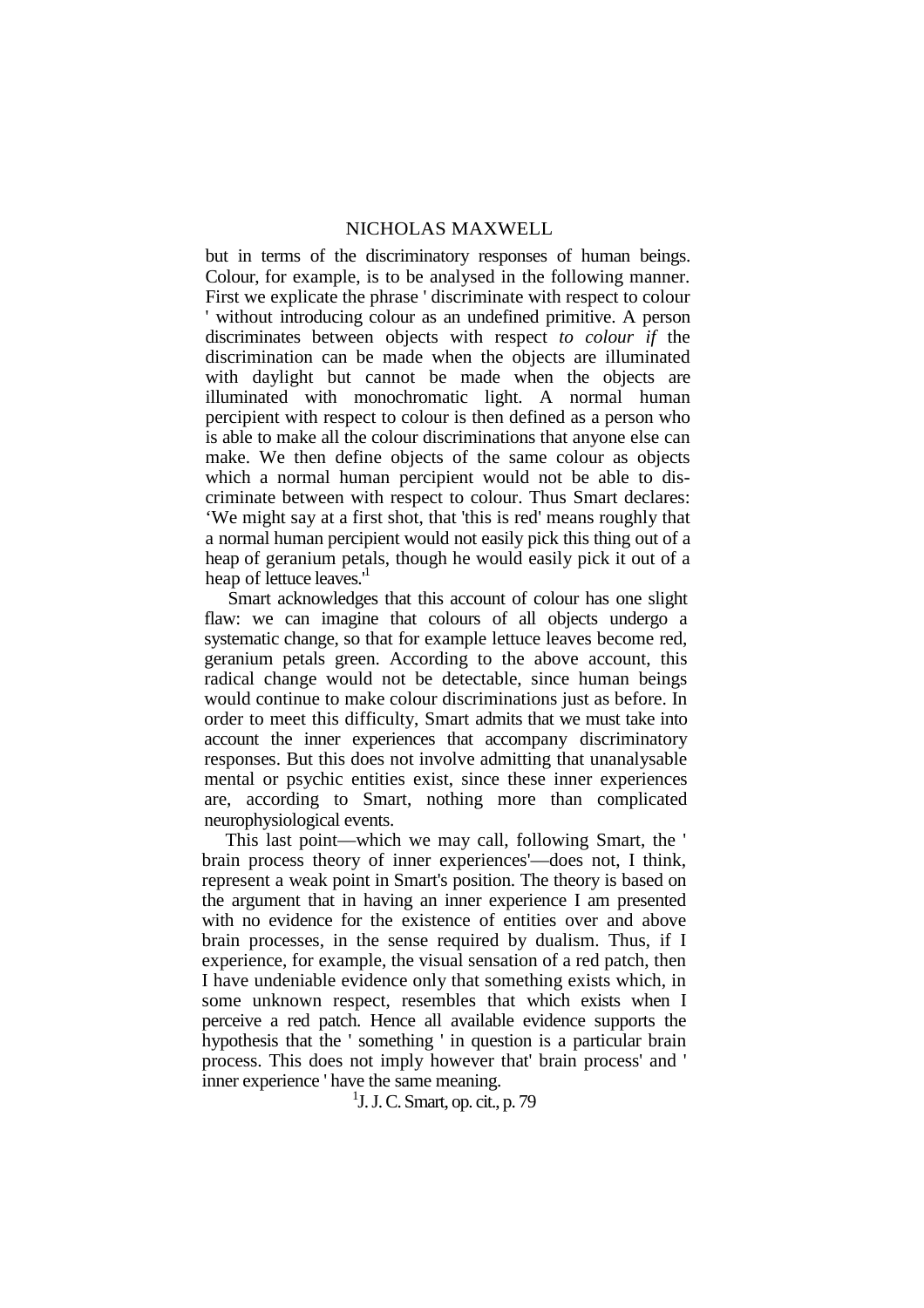The brain process theory is often considered as an implausible last step in the physicalist's reductive programme. I shall assume here however, without further discussion, that this theory, if formulated and defended entirely independently of physicalism, is an entirely sensible, unobjectionable view, with considerable ordinary empirical evidence in its favour. I assume that it is in full accordance with our ordinary experience, and by no means implies that men are merely mechanisms, or that life can have no significance or value. In other words, I assume that the brain process theory, formulated independently of physicalism, is in full accordance with the ' common sense ' theory. It is, I think, in part just because the brain process theory is thought to presuppose physicalism that it is usually considered to be so implausible.<sup>1</sup>

Objections to Smart's physicalism lie elsewhere, in connection with his' discriminatory response/brain process' analysis of qualities such as colours. (It should be noted that acceptance of a version of the brain process theory does not automatically implicate us in an acceptance of the role which this theory plays in Smart's analysis of colours.) Crudely, the obvious objection to Smart's physicalism is surely this: the theory just does not account for the existence of qualities like *redness.* Whenever we see a red object surely we just are indubitably aware of the existence, somewhere in the world, of a unique, unanalysable quality which we may call' redness'. Yet according to Smart it is just this kind of quality that does not exist at all, either in things or in our minds.

Unfortunately, in order to give a precise formulation to this apparently simple objection, it seems it is necessary to raise the following somewhat intricate considerations.

Smart does not always make it quite clear which of the two following positions he is defending: (i) The physicalist analysis of sentences such as' This is red ' explicates satisfactorily what we ordinarily mean by this sentence, (ii) ' This is red ', as ordinarily understood, is always *false;* hence all perceptions of colours are delusive, and colours are only phenomenal qualities.

Clearly Smart must be defending one or other of these positions, but not both. It would seem that the following objection to the first position is decisive: an analysis of' This is red ' in terms of discriminatory responses of certain biological mechanisms misses the most important part of what is ordinarily meant by this sentence, namely that

1 For a defence of these points see N. Maxwell, *Physics and Common Sense, a critique of Physicalism,* M.A. thesis, 1965, Manchester University, pp. 72-126.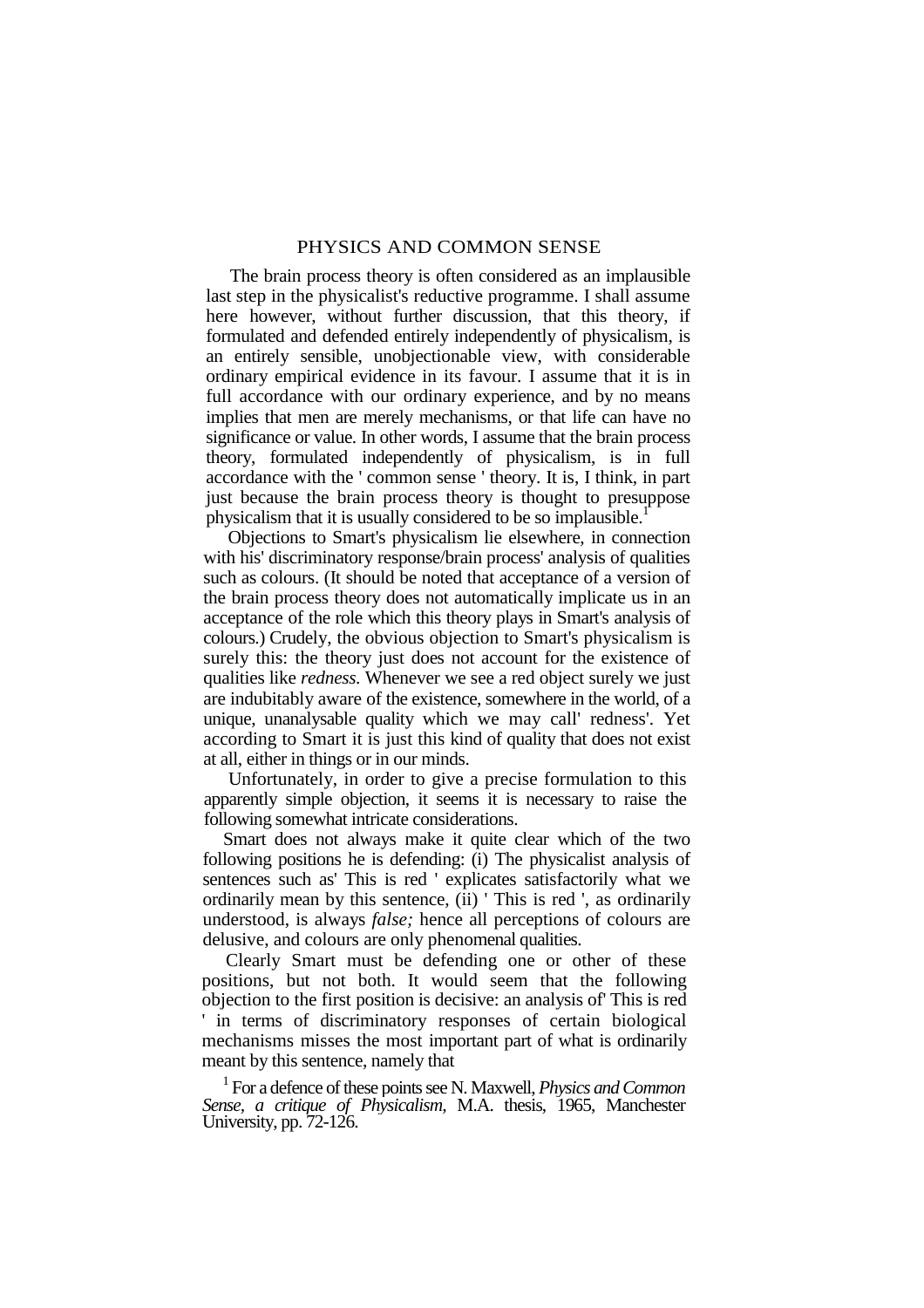unanalysable part which can only be understood by actually seeing a red object, or, at the very least, by experiencing the visual sensation of redness. To this Smart might reply ' But this experience can in turn be analysed in terms of some brain process, which clearly could be fully described without mentioning any such quality as " redness " '. The answer to this (accepting the brain process theory as formulated here) is that in order fully to understand ' This is red ' it is necessary to have the brain process in question occur in one's own brain; it is wholly irrelevant whether or not one is in possession of a description of this brain process. In having this brain process occur in one's own brain for the first time something wholly new is learnt; one discovers what red things are like, just that which the congenitally blind never know.

To this the following qualification must be added. It is just possible, as far as our knowledge goes at present, that the *public* meaning of' This is red ' (i.e. that meaning which is common to all the rather different meanings which people *may* give to ' This is red ') can be completely analysed in Smartian terms. This would be the case if, from person to person, the inner experience that accompanied the perception of a red object was different. Suppose the brain process that accompanies my perception of a red object is A, while the brain process that accompanies your perception of a red object is B; suppose further that if B is induced by some means in my brain I experience a visual sensation which I regard as quite different from ' experiencing the visual sensation of redness'. In this case I would say ' What I mean by " This is red " is quite different from what you mean '. Nonetheless a part of what I meant by ' This is red ' would be the same as what you meant by this sentence. This ' public ' part would be explicated entirely by a Smartian analysis.

However, given these circumstances (which may very well not be the case) the *private* meaning which I give to 'This is red' would still be a perfectly genuine meaning. For another person to understand this private meaning it would be necessary only for that person to have a brain process which I judged to be sufficiently like A in the relevant respect in order to constitute for that person ' experiencing the visual sensation of redness'. Thus arguments such as Wittgenstein's against the possibility of a private language,<sup>1</sup> do not apply here, since a definite procedure exists for determining whether two people have similar inner experiences.

To sum up, we must reject the contention that Smart's analysis of

<sup>1</sup>L. Wittgenstein, *Philosophical Investigations*, Blackwell, Oxford, 1958, §258, etc.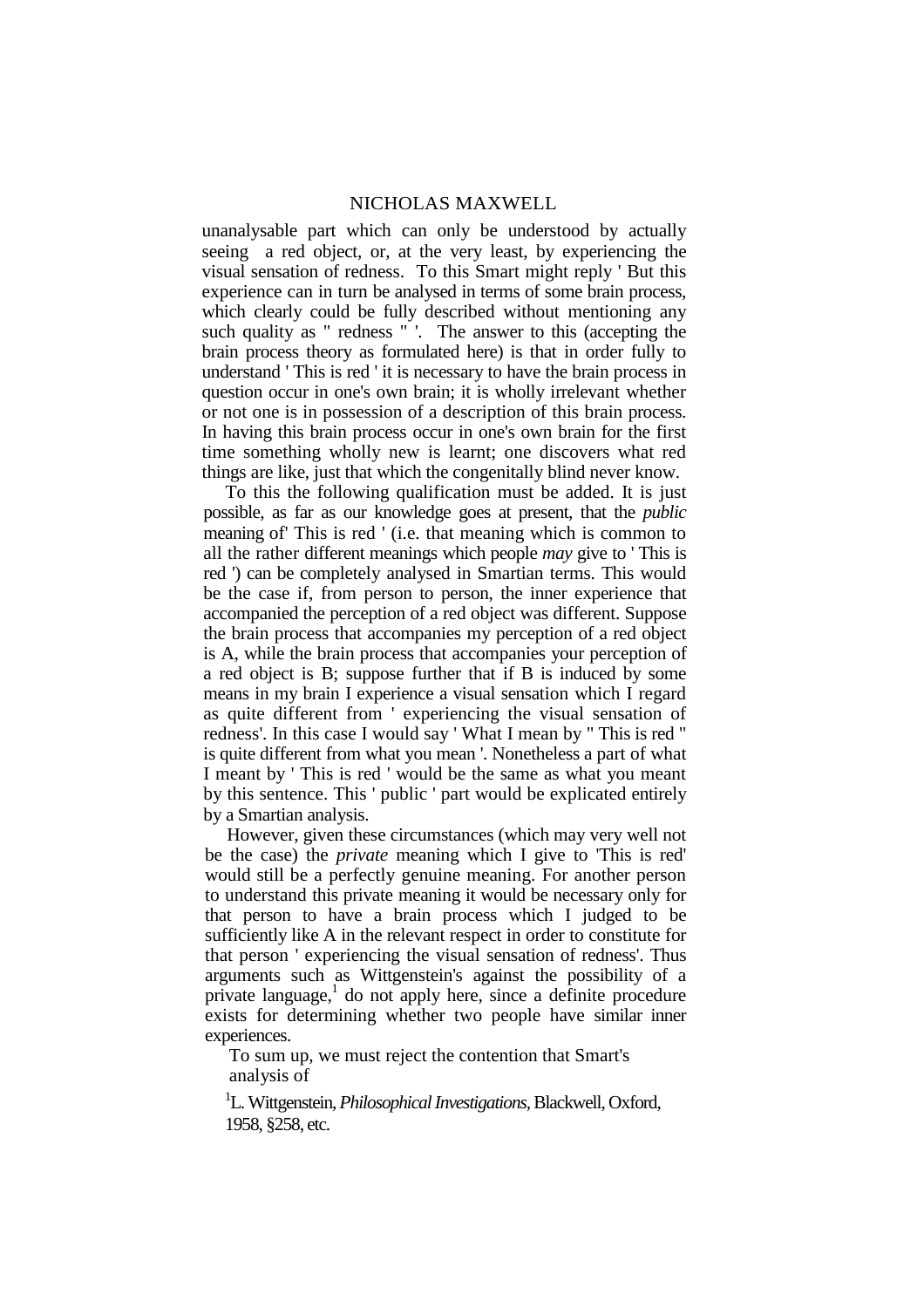colours explicates all that we ordinarily mean by such sentences as ' This is red '.

But no doubt Smart does not wish to make the above claim for his analysis of colours. Smart would maintain I think that a sentence such as' This is red ', if given its ordinary meaning, is always false. In other words Smart is defending a physicalist theory of perception, according to which all perceptions of colours (as ordinarily understood) are false, i.e. according to which colours (as ordinarily understood) are phenomenal qualities only.

The question arises: Does this theory satisfactorily explain why all perceptions of colours are delusive, why colours are phenomenal qualities only? It is important to realise that Smart's discriminatory response/brain process theory does not in itself explain why certain perceptual qualities are only phenomenal. After all, to any perceptual quality whatsoever there will correspond certain discriminatory responses and brain processes of human beings. Hence merely from the existence of such discriminatory responses and brain processes we cannot deduce that the quality in question is only phenomenal, and does not really, or objectively, exist. Thus the theory is no more than a device whereby the term for a quality which has been shown to be phenomenal can be given a physicalist interpretation.

Why then does Smart maintain that colours as ordinarily understood are phenomenal? Basically Smart distinguishes physicalist from phenomenal qualities as follows: Physicalist qualities are just those which physicists will ascribe to the fundamental physical entities and to all possible assemblies of fundamental entities, once (or if) they formulate a satisfactory, basic, all-embracing physical theory. Phenomenal qualities are then those qualities which we do ordinarily attribute to objects and appear to perceive, but whose existence cannot be predicted from a full knowledge of the properties of the fundamental entities. But the mere fact that a physical theory does not predict the existence of a perceptual quality cannot in itself be a sufficient reason for concluding that that quality does not really exist. In fact perception of a quality not predicted by a physical theory would *refute* that theory unless it could be shown that either (i) our perception of the quality is always delusive, or (2) the theory does not imply that the quality does not exist. Hence nothing that has been mentioned so far supports the hypothesis that all perceptions of colours are delusive.

Smart does provide certain *ad hoc* arguments in support of the hypothesis that qualities such as colours do not really, objectively exist, and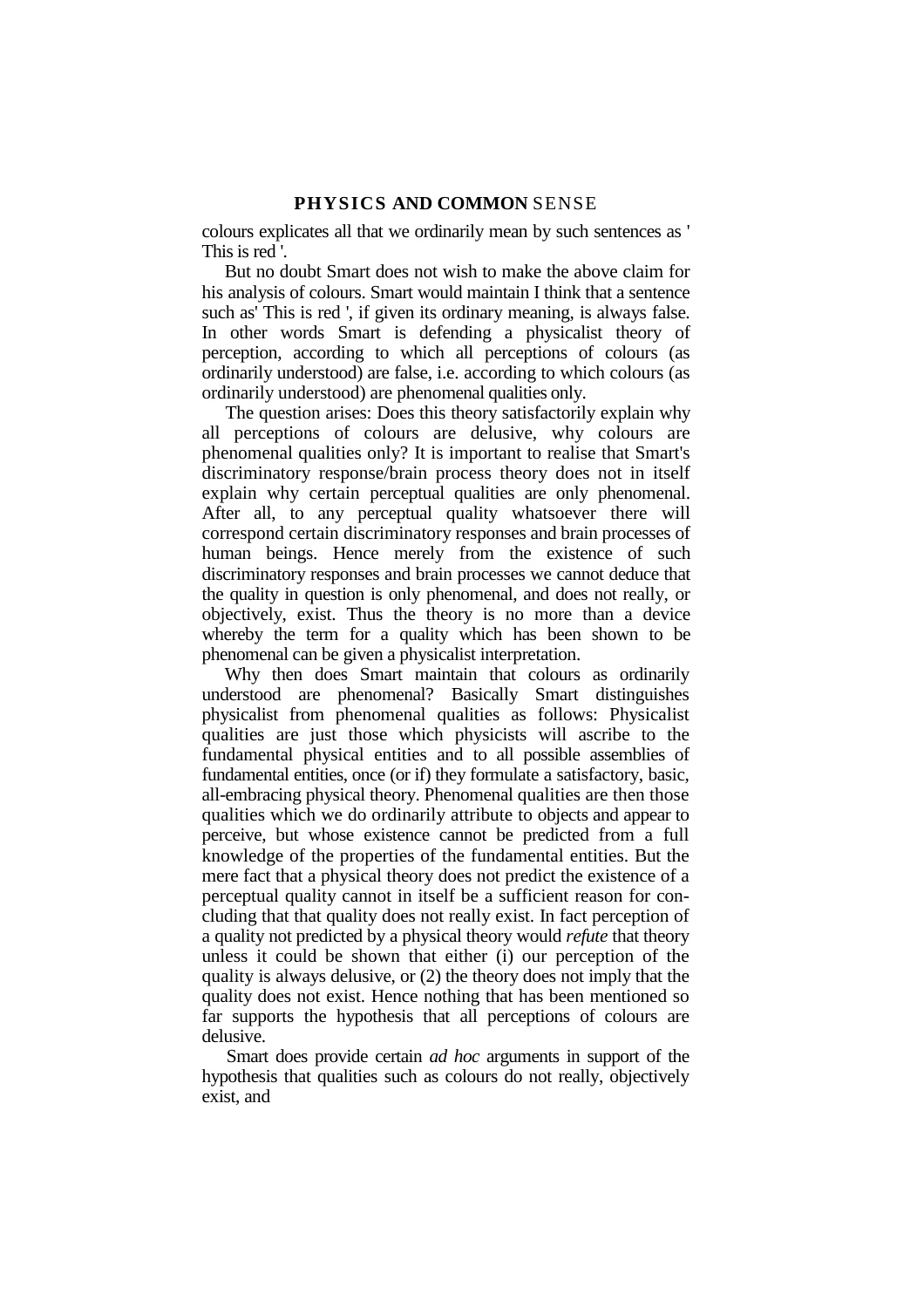therefore that our perceptions of colours are always delusive. For example he argues that the view that colours have an objective existence is rendered extremely implausible by the fact that the physical property which corresponds to any colour is usually complex and, from the point of view of physics, wholly arbitrary.<sup>1</sup> Thus, to light of any specific colour, there corresponds infinitely many mixtures of light of different wavelengths and intensities. But these considerations show only that from the point of view of physics, classification in terms of colours seems arbitrary; it does not follow that colours do not really, objectively exist. From the point of view of the person who perceives colours, classification in terms of colours is very far from arbitrary.

It is true that doubt may be raised as to what is to count as a veridical experience of colour, particularly by the findings reported by E. H. Land.<sup>2</sup> But any such doubt must presuppose in the end that *some* experience of colour is veridical.

## 3 *An Acceptable Physicalism*

I wish to turn now to an examination of our original problem: How can physicalism be interpreted so as to render it consistent with an acceptable version of the ' common sense ' theory?

In essence the solution I offer to this problem is very simple. Both theories provide comprehensive descriptions of the world. These two descriptions are however compatible, since they are not both the same *kind* of description. Thus each description applies to almost all there is, and yet does not tell us all that there is to know about that to which it applies. Our task in what follows will be to: *(a)* Explicate the precise requirements which each description

- must fulfil.
- *(b)* Show that an ideal, fundamental physical theory would support physicalism given this interpretation.

*(c)* Show that the two kinds of description are compatible. *(d)* Refute such claims as that only physicalism describes the world as it *really, essentially* or *objectively* is.

*(a)* In saying what exists at any moment we can only say what that which exists is *like,* in some respect or other. A number of very different *kinds* of resemblances can be found between things. The physicalist and the 'common sense' descriptions classify things in terms of different *kinds* of resemblances between things.

> <sup>1</sup>J. J. C. Smart, op. cit. pp. 69-72. 2 *Scientific American,* May 1959, 200(5), 84 - 99.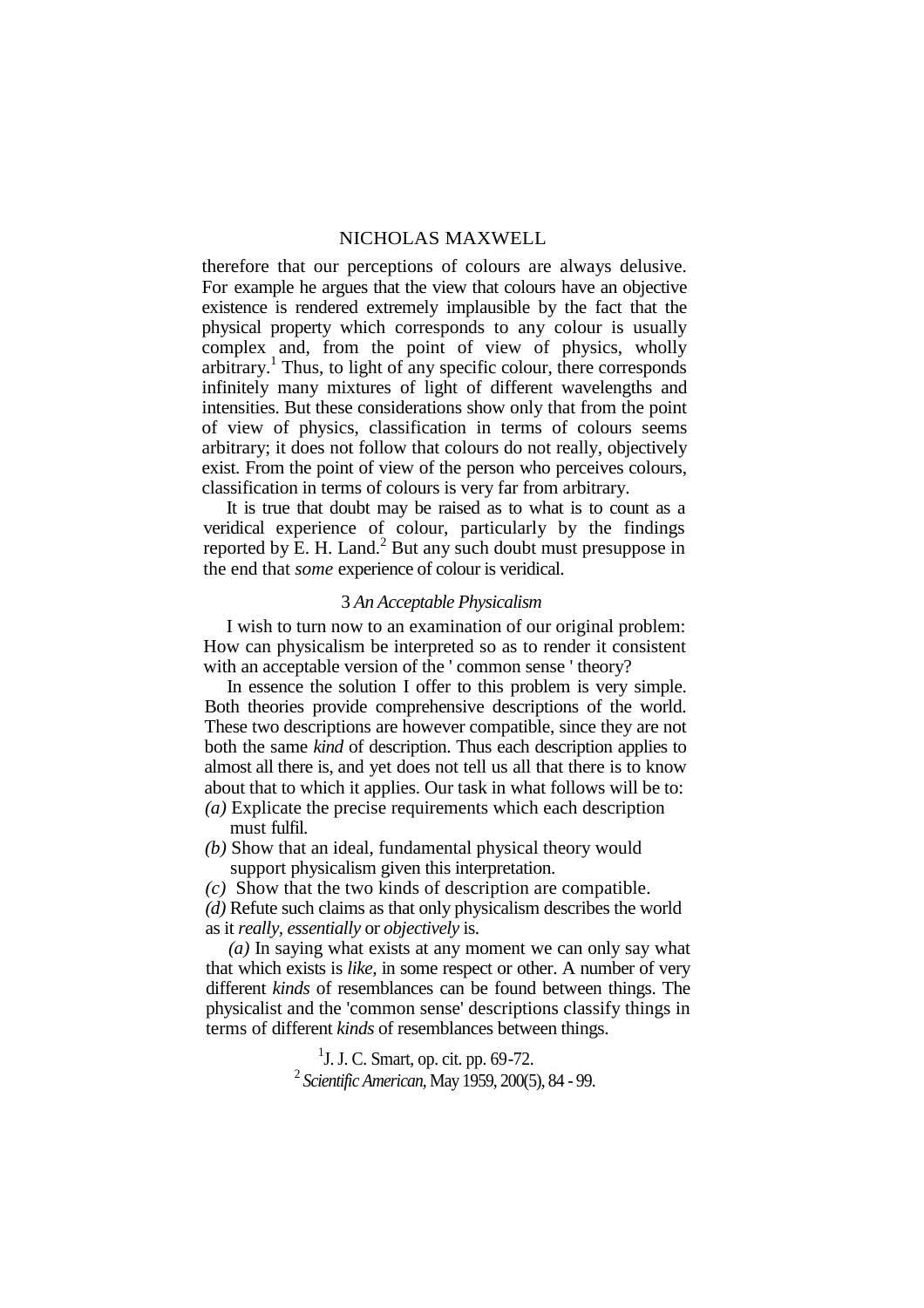I suggest that physicalism is to be interpreted as providing the following kind of classification of things:

(i) That which exists at any instant is classified, in the simplest possible way (i.e. with the smallest possible basic vocabulary), in terms of causal consequences, i.e. is described in such a say that descriptions of what exists subsequently can be deduced. (In the terminology of physics, given an isolated system, that which exists at any instant is described in such a way that descriptions of subsequent states of the system can be deduced.)

(ii) Things are classified only in terms of those resemblances which any intelligent being, however its sensory equipment may be constructed, can discern, discover, become aware of. It is assumed that these two requirements are compatible. It should perhaps be emphasised that the first requirement makes the following presupposition: ' It is at least possible, or conceivable, that from a true description of what exists at one instant, true descriptions of what exists subsequently can be deduced.' (It is precisely this which is presupposed by a tentative realist interpretation of the kind of ' ideal' fundamental physical theory described on p. 297.) Hume of course rejected the above proposition. Hence in accepting the first requirement for a physicalist description (and, incidentally, in accepting a realist interpretation to physical theories), we are committed to denying the validity of Hume's defence of the proposition ' It is not possible, not conceivable, that from a true description of what exists at one instant, true descriptions of what exists subsequently can be deduced '.<sup>1</sup>

The ways in which ' common sense ' descriptions classify things are less easy to specify precisely. In general, things are classified solely in terms of resemblances easily discernible to human beings, in terms of resemblances associated with the experiences, interests, and purposes of human beings. A ' common sense ' description of an object may classify that object in terms of (amongst other things):

(i) What the object looks like, feels like, etc., to a human being,

(ii) The object's past (e.g. how the object was made, where it came from).

(iii) What the object is used for.

(iv) The object's causal properties.

Often these, and other, kinds of classifications are combined in any one description, although of course one kind may predominate.

<sup>1</sup> For a refutation of Hume on this point see N. Maxwell, op. cit. pp. 57-69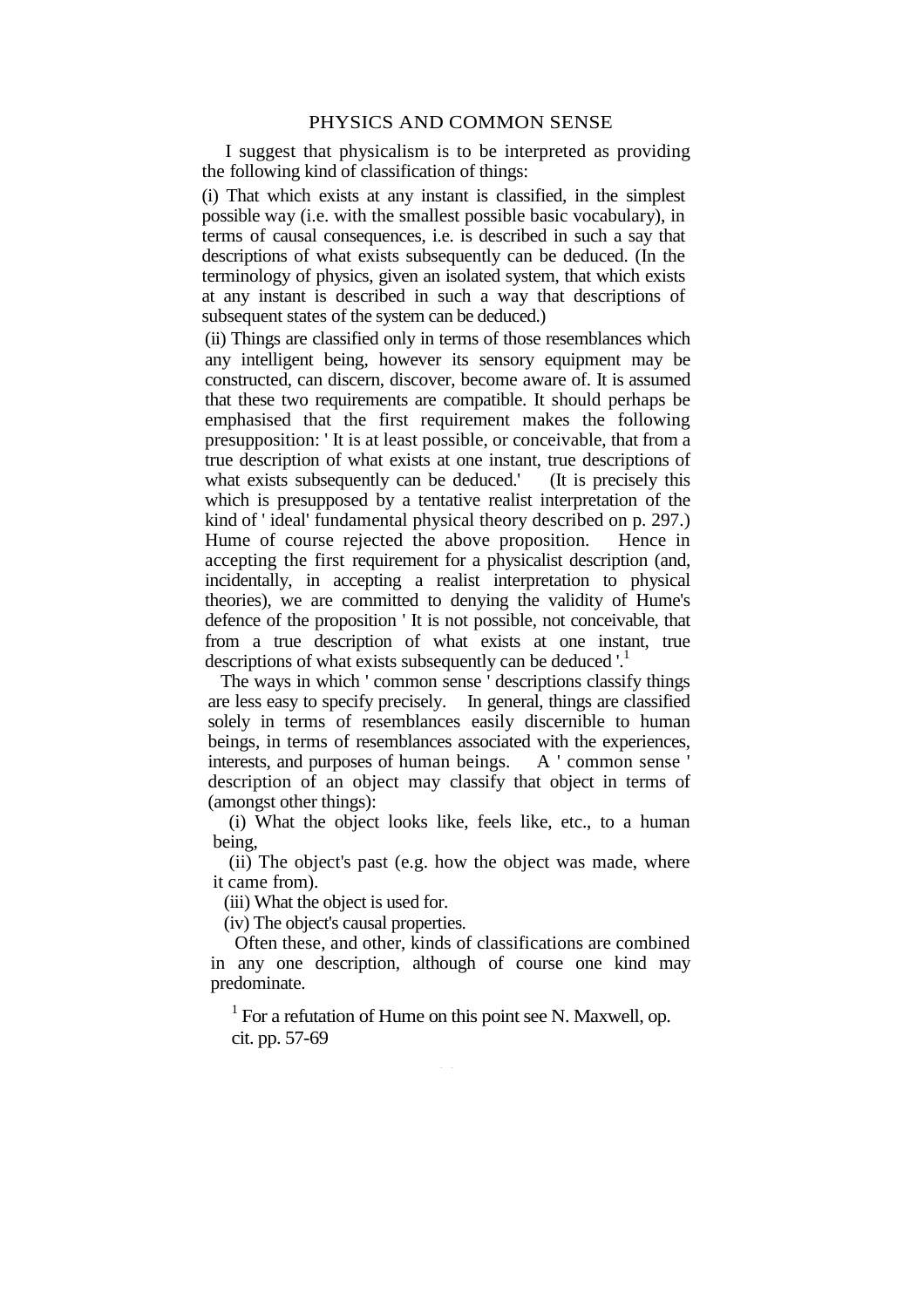*(b)* It is clear enough, from our previous discussion, that a certain kind of legitimate fundamental physical theory would, if given a tentative realist interpretation, support physicalism in the above sense. Whether or not contemporary physics supports such a version of physicalism is, as I have already indicated, a controversial issue.

*(c)* It is further quite clear that it is possible for physicalism and the ' common sense' theory, given the above interpretations, to be compatible. If physicalism satisfies the above two requirements for a physicalist description, then qualities that are, for example, discernible only to beings with sensory equipment similar to those of human beings will fall wholly outside the province of the theory. Physicalism will neither imply that such qualities exist, nor imply that such qualities do not exist. At the most the theory would imply, given a physicalist description of a human being, that that human being will make certain kinds of discriminations in certain situations, and will have certain brain processes. Since physicalism does not imply the non-existence of the quality I discern in seeing a tomato say and call ' redness', it must be compatible with physicalism to say of an object ' This is red ' in this

sense.

It should be noted that the requirements for the physicalist description do not necessarily imply an altogether sharp distinction between physicalist and non-physicalist qualities. Thus it might be maintained that even such apparently typical nonphysicalist qualities as colours are physicalist qualities, since they are (i) not altogether causally inefficacious, (ii) perhaps perceivable by any intelligent being if we permit sufficiently drastic brain surgery.

*(d)* We turn now to a refutation of the claims that only the physicalist description is *really* true, that only physicalism describes the world as it *really, essentially* or *objectively* is.

The question ' Is the world *really* as described by the '' common sense " theory or as described by physicalism?' only makes sense if the two descriptions are incompatible, if only one can be true. But as we have already indicated, a comparison of the requirements for each description makes it quite clear that it is perfectly possible for both descriptions to be true. Hence the above question makes no more sense than: ' Is this rod *really* one foot or twelve inches long?' Both colours and electrons *really* exist, although they are very different sorts of things.

It may be argued that fundamental particles, and all aggregates of such particles, are *essentially* colourless, *essentially* without perceptual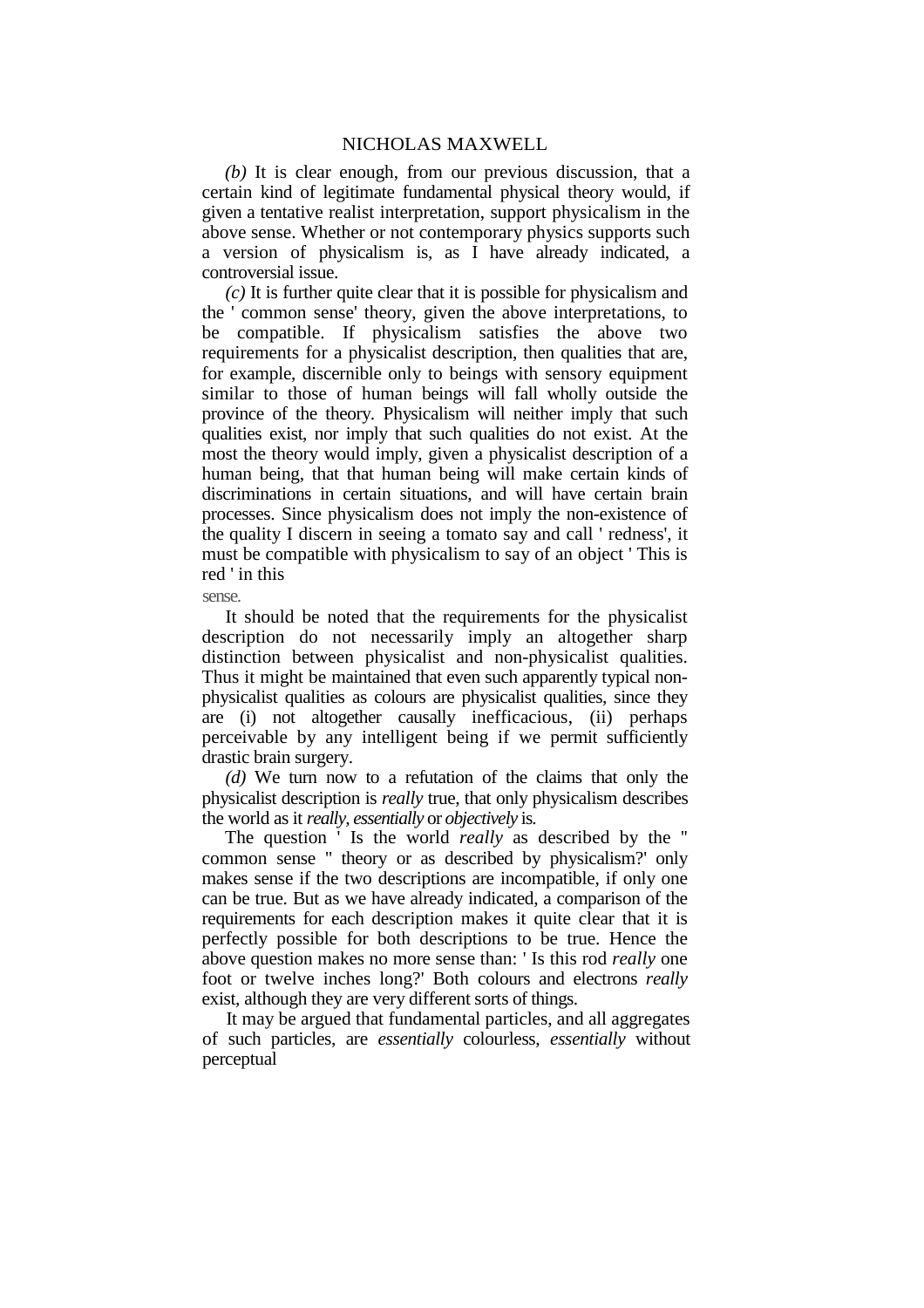properties, precisely the reverse being true of anything to which the 'common sense' description refers. Hence the two kinds of description are incompatible: only one can be true.

But what is meant by the phrase 'the *essential* properties of a thing' ? The following two related definitions may be given. The essential properties of an electron, for example, are *(a)* those which we consider to be the most important, or (b) those which a thing must possess if it is to be called an electron. Clearly in giving the essential properties of the electron, according to the second definition, we are giving no more than an explanation of what we mean by the term ' electron '. There will be a tendency to define 'electron' in terms of the properties which we consider to be the most important. For this reason the two definitions of essential properties will tend to be equivalent.

From this explication of the notion of' essence ', it follows that we may grant that the essential natures of electrons and stones say are different without thereby being committed to maintaining that the two kinds of descriptions are incompatible.

It is true that from a complete physicalist description alone it would be impossible to deduce *the perceptual* qualities of things, but this is due, not to the fact that things do not really possess perceptual qualities, but to the fact that the physicalist description is *incomplete:* it does not tell us all that there is to know about the world. It does not tell us what it is like to be a human being alive and experiencing in the world. In particular, it tells us little about that aspect of objects which we discover in direct perception.

Misunderstanding of this point may to some extent be responsible for the view, defended for example by  $R$ . Harre,<sup>1</sup> that stones and electrons belong to different ontological classes, that both stones and electrons exist, but in different senses of exist'. Certainly the ' essential ' properties of stones and electrons are very different. Further, the epistemological status of these properties is in each case very different. Propositions that attribute perceptual properties to stones may be verified in a straightforward way by observation: propositions which attribute physicalist properties to fundamental physical entities are never verified; at most they survive all attempts to refute them. None of this implies however that stones and electrons exist in different senses of exist'. Once we have made quite clear what sort of thing a stone or an electron is, then it can only be either true or false that stones exist, either true or false that electrons exist.

<sup>1</sup>R. Harré, *Theories and Things,* Sheed and Ward, London, 1961, p. 85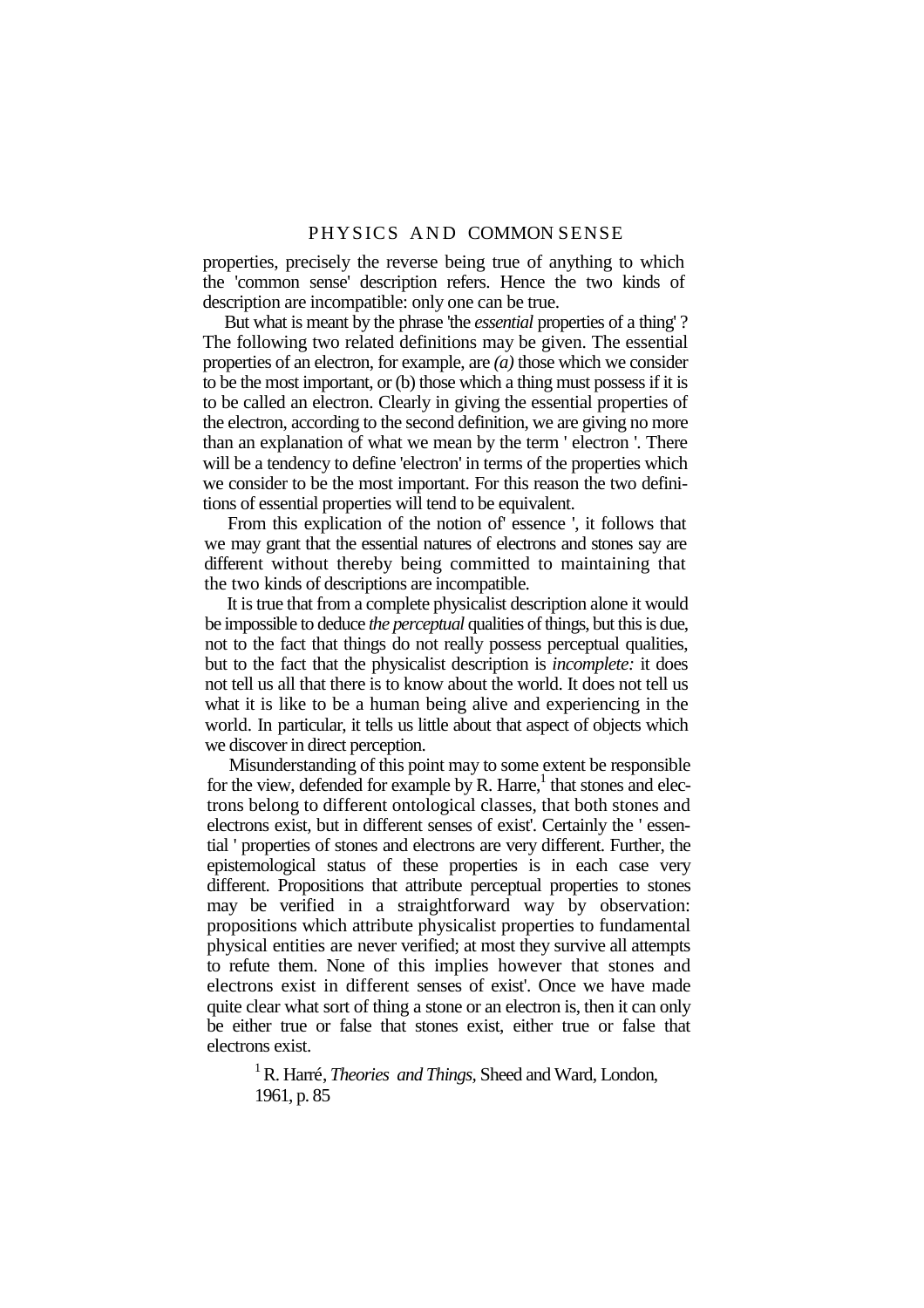Again, it may be argued that the physicalist kind of description is truer than other kinds because it is more objective. Thus Smart argues '. . . our ordinary manner of talking about the world is suffused with concepts which relate the things in the world to our human concerns and interests, and which depend, in often unnoticed ways, on our human physiology and our particular station in space-time. . . . If the anthropocentricity inherent in these concepts is not brought out into the open we can have a misleading picture of the world. We think, for example, of objective colour *qualia* or of an objective *now,* much as the Hebrews looked up at the dome of the sky and thought that this was a solid half-spherical shell, or firmament, and did not realise that the apparently solid object was an illusion of their own perspective.<sup>'1</sup>

We may agree with Smart that 'Our ordinary manner of talking about the world is suffused with concepts which relate the things in the world to our human concerns and interests, and which depend ... on our human physiology'. As much is clear from the conditions for the 'common sense' description. Whether or not it follows that such a 'manner of talking about the world' is subjective cannot be decided until the distinction between subjectivity and objectivity has been defined (see below). But whatever our decision on this point, from the fact that the

'common sense' description is' suffused with concepts which relate the things in the world to our human concerns and interests, and which depend . . . on our human physiology', it does *not* follow that such a description is in any way false, or that the corresponding qualities do not exist. Descriptions such as ' That is—a car, a Picasso, green, a waste-paper-basket, etc.', relate the things described to human concerns and interests, and can only fully be understood and verified by human beings, but are not, on that account, false. The fact that you must possess a human physiology in order to perceive the greenness of things does not imply that grass is not really green.

We may grant that if typically ' common sense ' descriptions are employed as if they meet both requirements for the physicalist description, then all such descriptions will be false. If colours, for example, are thought of as physicalist qualities, then it would be false to attribute colours to things. But we are not obliged to give such an interpretation to the concept of colour. We are not obliged to interpret the word ' red ' so that ' This is red ' is bound to be false.

Finally, a few words about the distinction between objectivity and subjectivity. I wish to suggest that the traditional manner in which

 $<sup>1</sup>$  J.J. C. Smart, op. cit. p. 49.</sup>